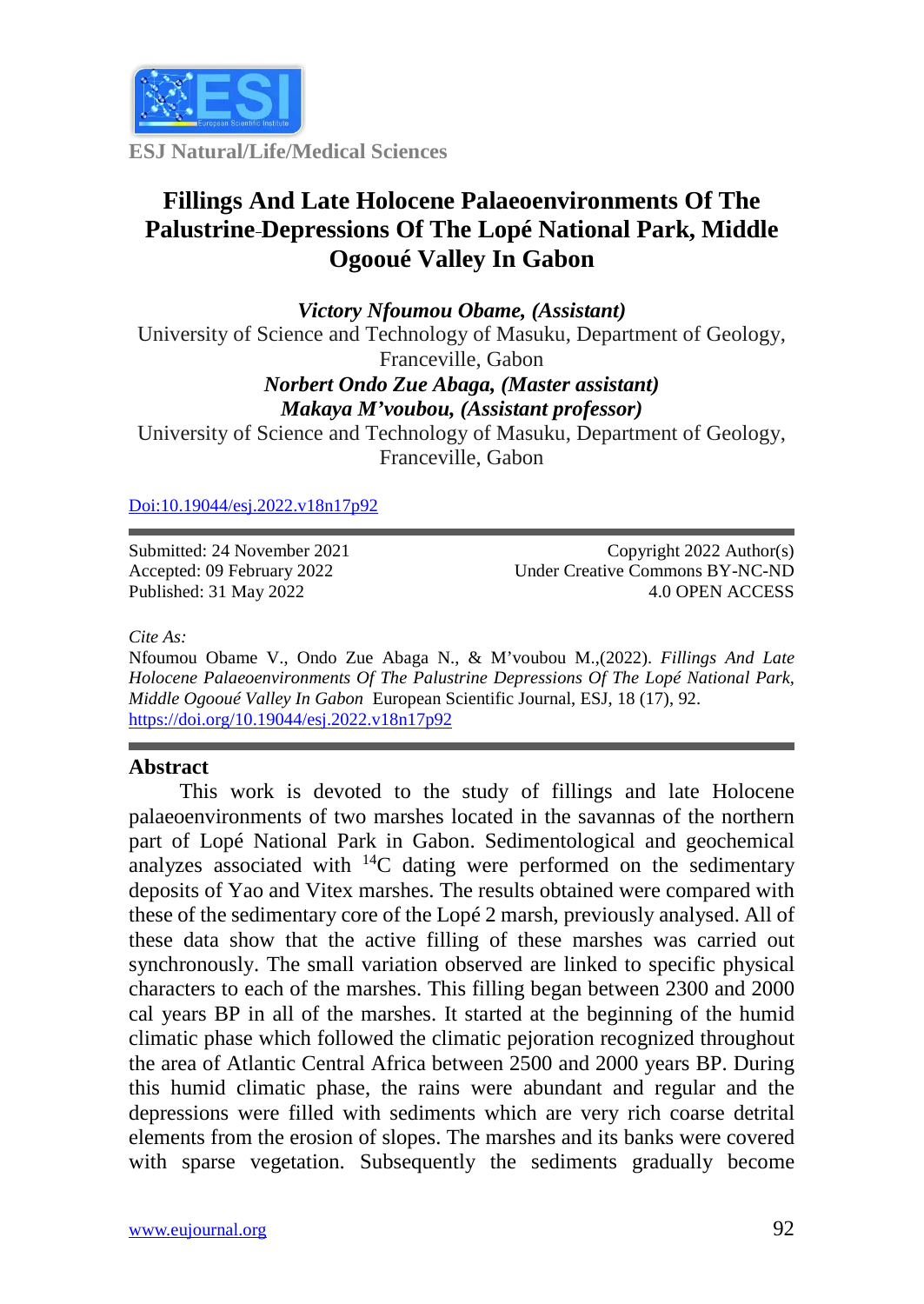depleted in coarse detrital materials and enriched with organic constituents. This evolution would indicate a gradual reduction in erosion linked to the densification of the vegetation cover on the slopes. It is mostly related to the development of vegetation in the marshy basins. This development of the vegetation and the conservation of the organic matter of the marshes are due to the perennial flooding of the palustrine depressions.

**Keywords:** Gabon, late Holocene, filling, marsh, organic matter, sediment

## **Introduction**

The Holocene evolution of landscapes in Atlantic Central Africa has been the subject of several studies in recent decades (Vincens et *al*., 1999; Maley and Chepstow-Lusty, 2001; Malounguila Nganga et *al*., 2017; Giresse et *al*., 2020 ). These studies have highlighted a major disturbance of the equatorial forest during this period. This disturbance, centered between 2500 and 2000 years BP, is characterized by the fragmentation of the forest, the expansion of the savanna or the emergence of pioneer vegetation species, accompanied by intense erosion. It was mainly caused by a dry climate linked to increased seasonality (Maley, 2001; Weldeab et *al*., 2007). This dry climate phase has been documented in western Cameroon at Barombi Mbo between 2800 and 2000 years BP (Maley and Brenac, 1998). It has also been recorded in the Mayombe of western Congo at Kitina between 2500 and 1200 years BP (Elenga et *al*., 1996). Studies in Gabon have shown this climatic deterioration between 2500 and 1950 years BP at lake Nguène (under rainforest) and at lake Maridor (under savanna) between 3500 and 2190 years BP (Makaya M'voubou, 2005; Giresse et *al*., 2009). This dry climatic phase was succeeded by a wetter climate at lake Barombi Mbo around 2000 years BP (Lebamba et *al*., 2012) and at Kitina at 1200 years BP (Bertaux et *al*., 2000). This was also the case at Nguène at 1950 years BP and at Maridor from 2190 years BP (Giresse et *al*., 2009).

In the Lopé National Park, the only lake sedimentary archive studied is that of Kamalété. The results obtained highlight a weakly humid climate between 1400 and 550 years BP, followed by a return to humid conditions from 550 years BP (Ngomanda et *al*., 2005; Giresse et *al*., 2009). Apart from lake Kamalété, the savannas of its northern part contain sedimentary archives accumulated in the marshes. Analysis of that of Lopé 2 marsh reveals a dry climatic phase recorded before 2320 cal years BP (Nfoumou Obame *et al*., 2017). It is characterized by the formation of hydromorphic soil surmounted by a deposit of coarse sand in the depression, as well as by sparse vegetation around and inside the marsh. From 2320 cal years BP, the Lopé 2 marsh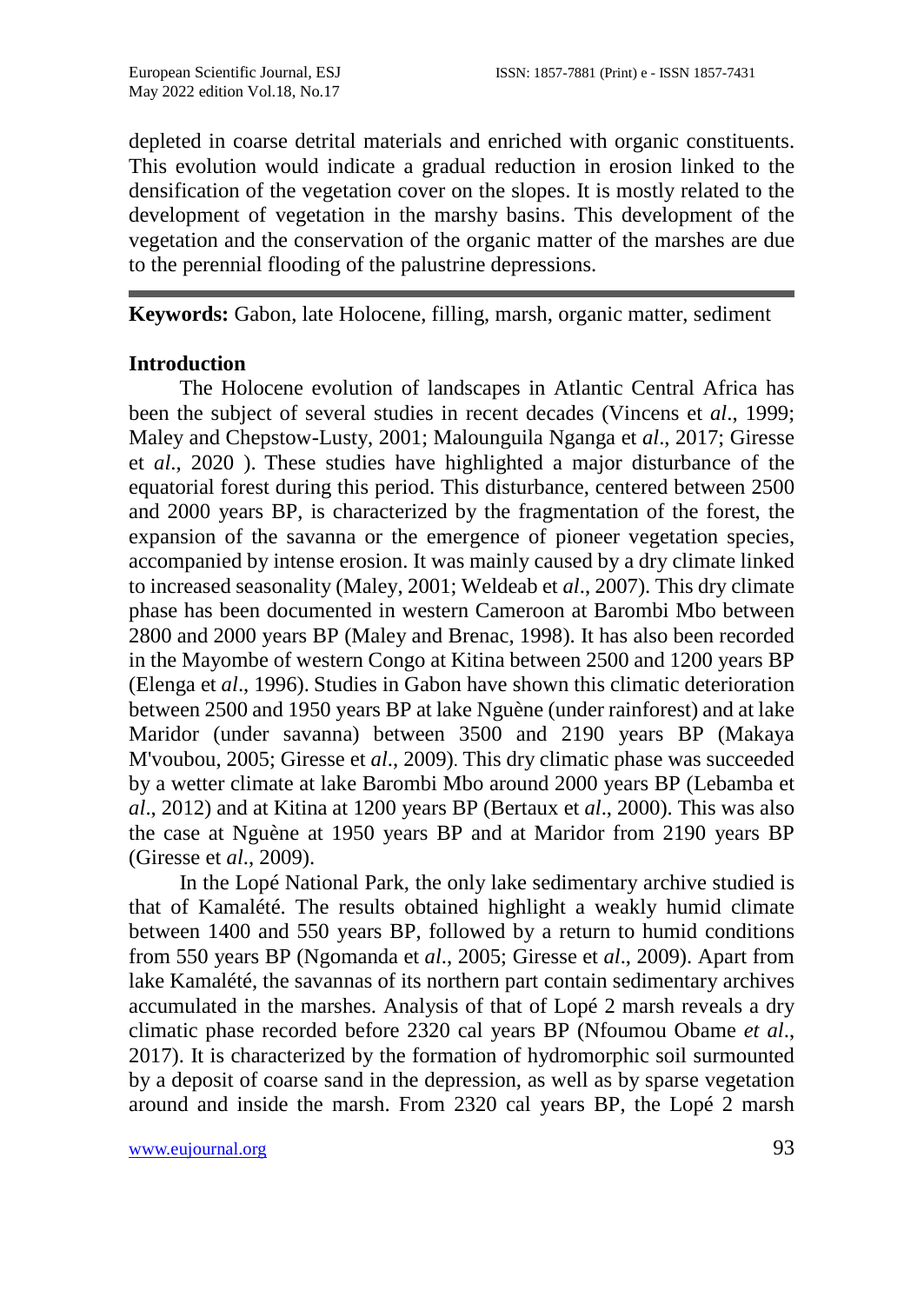records a humid climatic phase which is at the origin not only of the filling of the depression with sediments increasingly rich in organic matter and poor in quartz grains, but also of the densification of the vegetation of the marsh and its slopes (Nfoumou Obame *et al*., 2017). The palustrine sedimentary archives very often record the palaeoenvironmental evolution of the depression itself or of its immediate slopes. To know the paleoenvironmental history of the region through the study of palustrine sedimentary records, it is necessary to increase the number of sampling sites and proxies. This work will aim to determine the late holocene palaeoenvironmental variations of Lopé through the analysis of the filling of the marshes of this park. To achieve this objective, sedimentological and biogeochemical analyzes were performed on sediment records from two marshes in the Lopé National Park.

## **1- Vegetation, Climate, Geology Of Lopé National Park And Presentation Of The Sites**

The Lopé National Park (fig. 1), located in central Gabon has a landscape characterized by vegetation of the forest-savanna mosaic type (Palla *et al*., 2011). It is covered 80% with forest and 20% with savannas which appear only in the northern and eastern zones. The marshes that are the subject of this study are located in the northern savannas where the granitoids attached to the Archean formation of the northern Gabon massif are exposed (Chevallier *et al*., 2002). The regional climate is of the equatorial type of transition, with an annual rainfall of 1500 mm and an average monthly temperature which varies between 20.6 and 30.8°C.

The Yao marsh (S 00°10'19,5''-E 11°35'16,11'') is a depression 100 m long and 20 m wide with relatively steep slopes. This marsh is a preferential flow area for water during the rainy seasons to the outlet where it flows into a stream locally called the Yao River. The immediate edges of the marsh are completely covered with a savanna made up of grasses (*Pobeguinea arrecta*  and *Peratis indica*) and shrubs (*Crosopterix febrifuga* and *Nauclea latifolia*) which become denser as you get closer to the marsh. Behind the savanna of the western flank develops forest made up of various species. This forest connects those that have been established upstream and downstream (towards the outlet) of the marsh. The interior of the marsh is colonized by Cyperaceae.

The Vitex marsh (S  $00^{\circ}9'46''$ -E  $11^{\circ}35'07'$ ) is the most northerly of those studied in this work. It is located 1 km from Yao Marsh. The Vitex marsh is a depression about 40 m wide and 220 m long with relatively steep sides. Rainwater flows preferentially there before being conveyed in a stream. A grassy and shrubby savanna covers the immediate slopes of the marsh. It is only from the outlet that a grove develops in which we find the species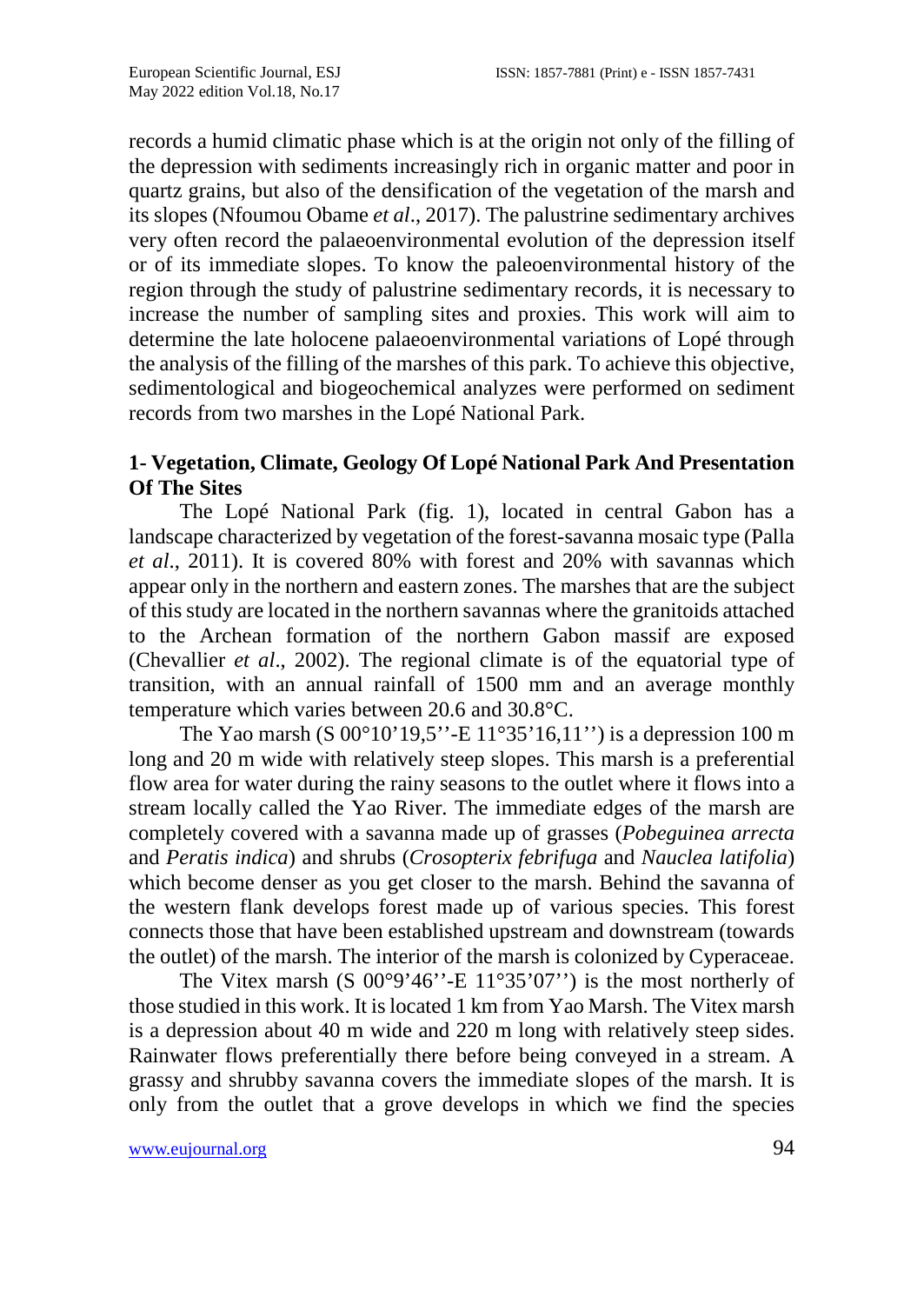characteristic of the recent colonization of the savanna by the forest (*Lophira alata, Paurosa guineensis, Aucoumea klaineama, Vitex doniana*). The interior of the marsh is dominated by Cyperaceae.



**Fig. 1:** Location of the Yao, Vitex and Lopé 2 marshes in the Lopé National Park (Bremond et *al*., 2021).

## **2- Materiel And Methods**

## **2.1 Description Of Cores And Radiocarbon Datings**

Two sedimentary samples were taken in the central part from two marshes in the Lopé National Park using a Russian mechanical corer (one at Yao and one at Vitex). During this sampling, the samples stop when the corer encounters a very hard compact zone which is difficult to cross by the tip of the latter. The sediments sampled were the subject of sedimentology and organic geochemistry analyzes (Rock-Eval pyrolysis). These sedimentary deposits were also dated with 14C by accelerator mass spectrometry (AMS) at the 14C measurement laboratory in Sacley (France), the radiocarbon laboratory in Poznam (Poland) and the Beta analytic laboratory in Miami (USA). The dates (tab. 1) were calibrated using the Stuiver calibration curve (Stuiver *et al*., 1998) for those obtained at Saclay and Poznam and by the Talma curve (Talma *et al*., 1993) for that obtained in Miami. The age models were established using Bacon software (Blaauw and Christen, 2011).

The core collected at the Yao marsh is 190 cm long. It consists of a light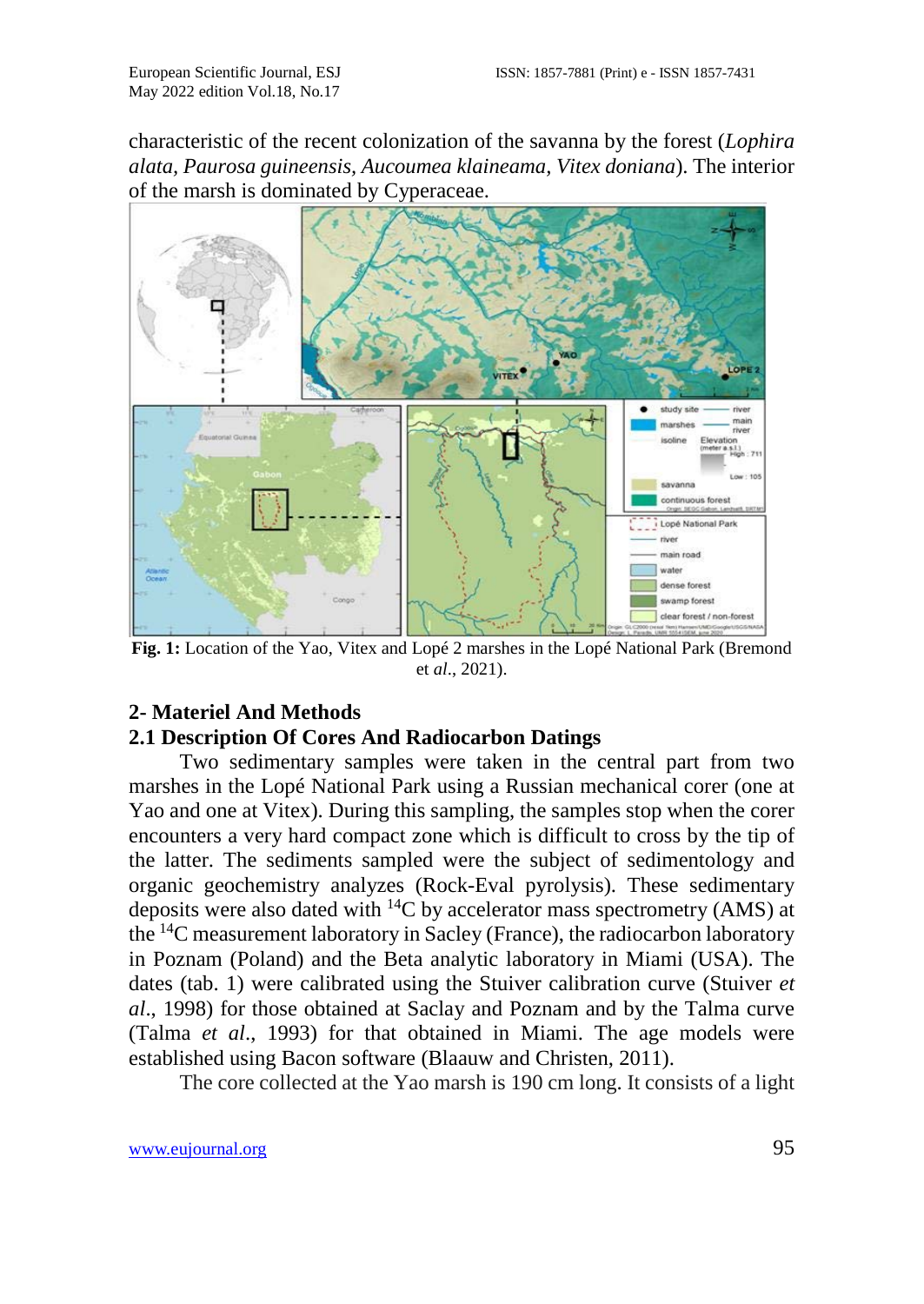gray mud rich in plant debris and slightly quartzous between the base and 125 cm depth (unit 1), then a dark brown to light brown mud rich in plant debris (unit 2). Six samples of this core have been dated to  ${}^{14}C$ , and the results show that it base is  $2003$  years old cal BP. The slope of the age-depth model (fig. 2) obtained from these dates varies from the base to the top of the core. Indeed, it is relatively important between 2003 and 1178 cal years BP  $(57.54 \text{ cm}/10^3)$ years), then stabilizes between 1178 and 719 cal years BP  $(27.21 \text{ cm}/10^3)$ years). From 719 cal years BP to the Present, the depth-age model exhibits its steepest slope  $(177.32 \text{ cm}/10^3 \text{ years})$ .

| <b>Core Name</b> | Deph $(cm)$ | Laboratory code<br>number | <b>Material dated</b>  | Age ${}^{14}C$<br>(Years BP) | <b>Calibrated years</b><br><b>BP</b> |
|------------------|-------------|---------------------------|------------------------|------------------------------|--------------------------------------|
| Yao              | 23          | A37036                    | Charcoal               | $-24,41\pm1,38$              | $-28,5/-19,5$                        |
|                  | 61          | Poz-69212                 | Indéterminate<br>seed  | $160 \pm 30$                 | 138-288,2                            |
|                  | 99          | A37037                    | Herbaceous seed        | $560 \pm 30$                 | 508,7-626,2                          |
|                  | 127,5       | Beta 397649               | Bulk organic<br>matter | $820 \pm 30$                 | 679, 5-883, 8                        |
|                  | 140         | Poz-69213                 | Cyperaceae seed        | $1295 \pm 30$                | 1015, 2-1267, 7                      |
|                  | 187,5       | Beta 397650               | Bulk organic<br>matter | $2080 \pm 30$                | 1843, 7-2116, 3                      |
| <b>Vitex</b>     | 9,5         | Poz-57546                 | Cyperaceae seed        | $-48,37\pm2,3$               | $-53,7/-40,1$                        |
|                  | 51,5        | Poz-52086                 | Cyperaceae seed        | $275 \pm 30$                 | 151,9-378,7                          |
|                  | 83,5        | Poz-57547                 | Indeterminate<br>seed  | $420 \pm 25$                 | 424,6-524                            |
|                  | 115,5       | Poz-53085                 | Indeterminate<br>seed  | $110\pm 25$                  | 606,3-844                            |
|                  | 125,5       | Poz-53082                 | Indeterminate<br>seed  | $950 \pm 30$                 | 738,2-915                            |
|                  | 174,5       | Poz-57548                 | Elais seed             | $1320 \pm 25$                | 1186, 8-1357, 7                      |
|                  | 218.5       | Poz-53083                 | Elais seed             | $2290 \pm 35$                | 2106,8-2323,1                        |

**Tab. 1:** Datings of cores from the Yao and Vitex marshes.

The core taken from the center of the Vitex marsh is 220 cm long. It consists essentially of a mud rich in plant debris and quartzous at the base. It varies in color from light brown to dark, passing through dark gray and black. Seven samples of this core have been dated to  ${}^{14}C$ , and the results show that it base is 2188 years old cal BP. The age-depth (fig. 2) model produced from these datings globally presents two slopes which are not parallel to the lithology. The lowest is between 2188 and 1265.8 cal years BP  $(47.16 \text{ cm}/10^3)$ years) and the highest between 1265 cal years BP and the present (137.85  $cm/10<sup>3</sup>$  years).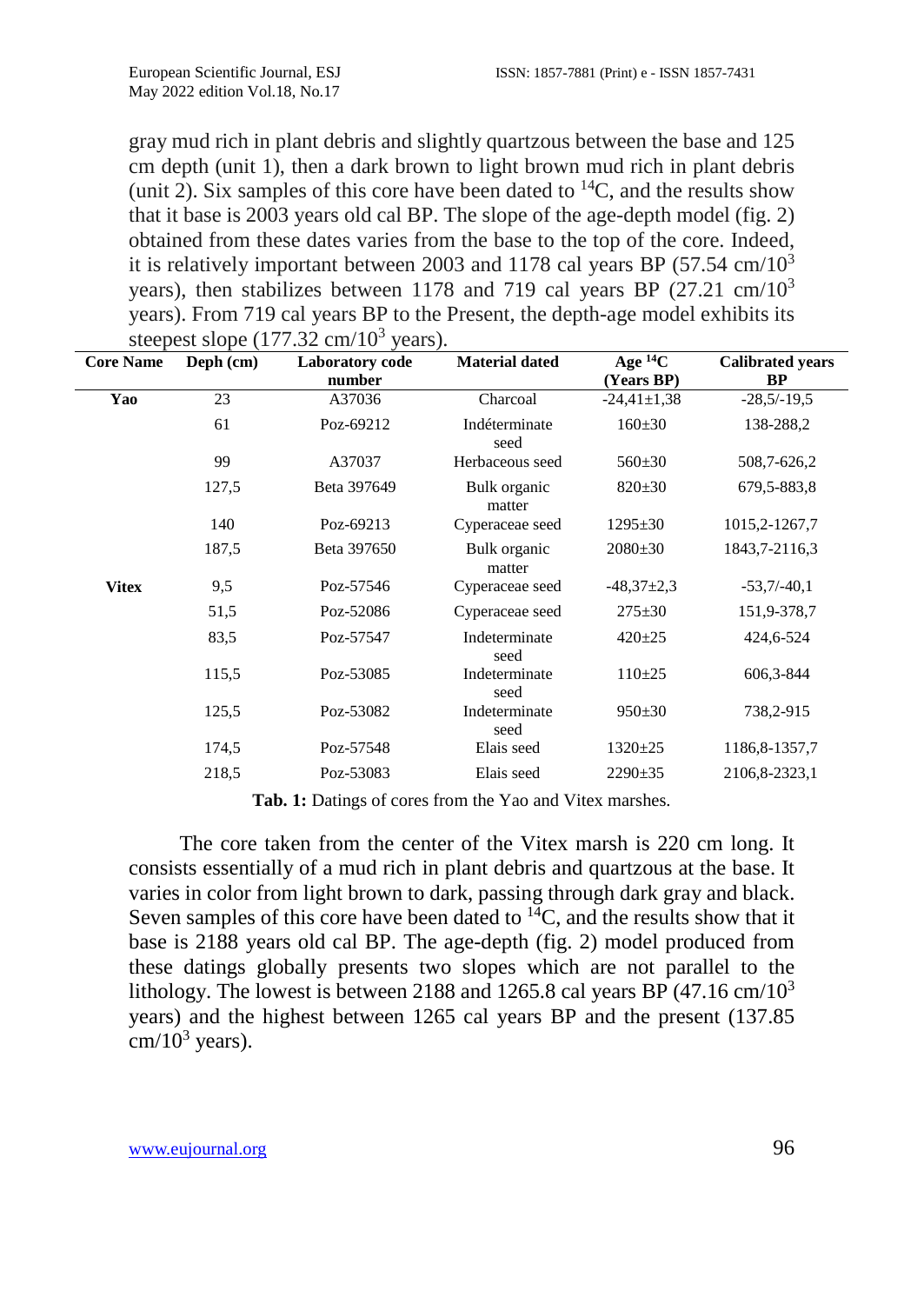

**Fig. 2:** Age-depth models of cores from the Yao (A), Vitex (B) and Lopé 2 (C) marshes.

#### **2.2- Sediment analysis**

The sedimentological analyzes were made on 44 samples from the Vitex marsh core and 36 from that of the Yao marsh, taken in a constant step of 5 cm. The samples taken are dried, weighed and washed through a 50 µm sieve in order to extract the fraction greater than 50 µm which will then be weighed and observed using a binocular microscope. The organic constituents of this fraction such as plant debris and charcoal are semi-quantified while the quartz grains diameters will be measured for the calculation of the clasticity index (average diameter of the four largest grains of quartz). The measured masses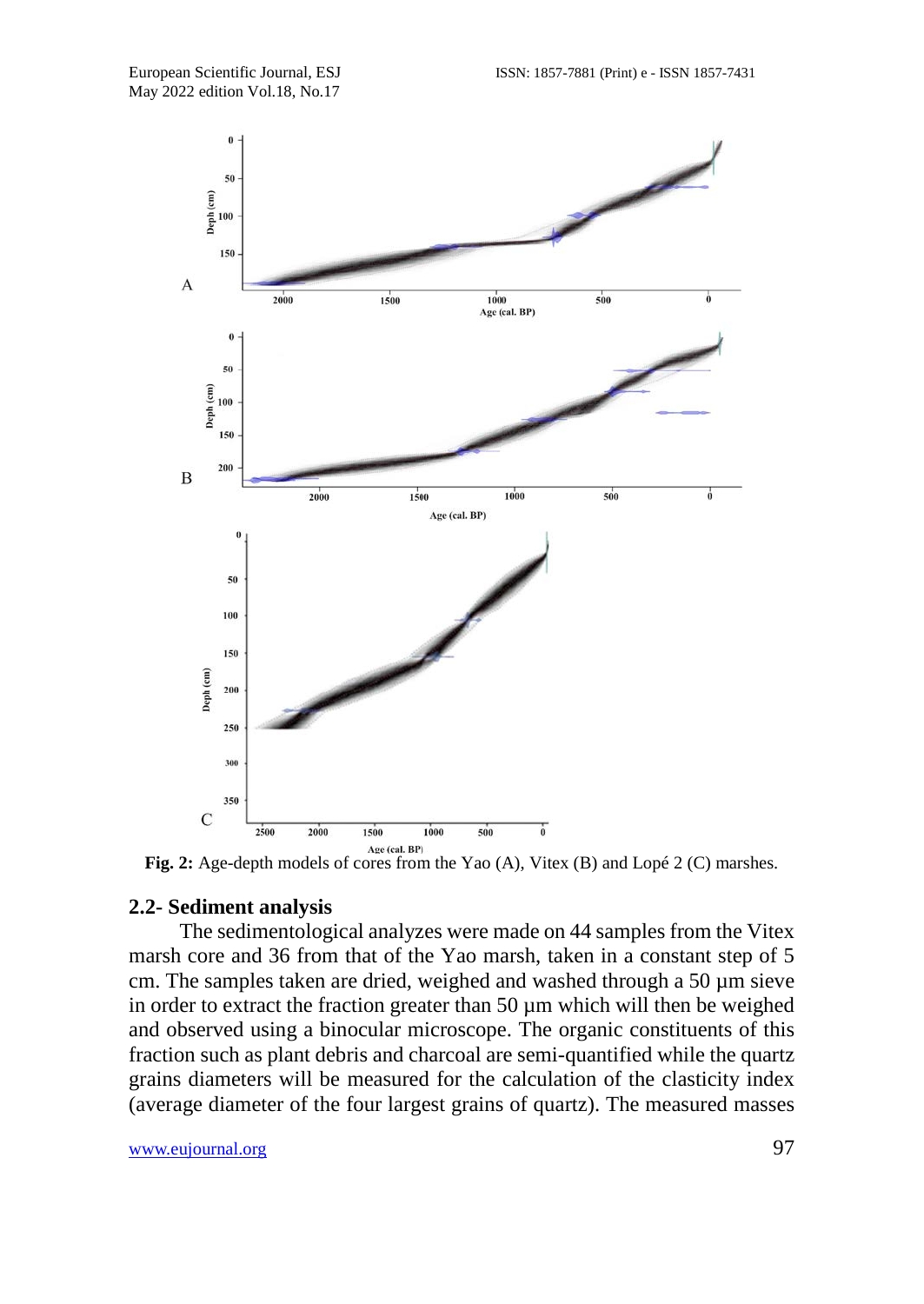(total dry samples and fraction greater than  $50 \mu m$ ) allow the fraction content greater than 50 µm to be calculated. The clasticity index and the content of fraction greater than 50 µm are parameters which mark the intensity of erosion and the energy of deposition (Makaya M'voubou, 2005; Giresse *et al*., 2009). Plant debris is mainly a marker of the vegetation that develops in the marsh, but also of the humus horizons of paleosols (Kossoni, 2003, Nfoumou *et al*., 2017). Charcoal is linked to anthropogenic fires or natural fires (Oslisly and Dechamps, 1994; Oslisly *et al*., 2013; Bird and Calli, 1998). These analyzes were carried out at the Laboratory of the Research Unit for Earth and Environmental Sciences of the University of Science and Technology of Masuku (Gabon).

## **2.3- Rock-eval pyrolysis**

For the Rock-Eval pyrolysis analyzes, the samples were taken in a constant step of 10 cm. Thus, 19 samples from the Yao marsh core and 22 from Vitex are analyzed. Rock-Eval pyrolysis is based on the analysis of 100 mg of sample (reduced to powder) using the RE6 pyrolyser (turbo model, Vinci Technologies®) from the Sedimentary Geochemistry Laboratory of the Institute of Sciences of Land of Lausanne (Switzerland). Standard parameters such as total organic carbon (TOC, in % of dry weight), maximum temperature (TpS2), hydrogen indices (HI, in mg HC / g TOC) and oxygen (OI, in mg  $O<sub>2</sub>$ / g TOC) are determined (Lafargue *et al*., 1998; Behar *et al*., 2001). Apart from these geochemical parameters, others can be obtained by integrating the S2 curve between 200 and 650°C. They correspond to the contributions of the various organic constituents of organic matter defined by their specific cracking temperature (Disnar *et al*., 2003; Sebag *et al*., 2007). Thus, Albrecht *et a*l. (2014), propose a breakdown of the S2 signal into five constituents ranging from A1 to A5. I-index (Log  $[(A1 + A2) / A3]$ ) and R-index ( $[(A3 + A2) / A3]$ ) A4 + A5) / 100]) are calculated from these relative contributions (Albrecht *et al*., 2014; Sebag *et al*., 2016).

### **3- Filling And Paleoenvironments Of The Marshes**

## **3.1- The Yao marsh**

#### *3.1.1- Sediment analysis results*

The values of the fraction content greater than 50  $\mu$ m are between 5 and 66.2% in the whole core (fig. 3). Unit 1 (from the base to 125 cm) shows the relatively low values which regularly vary between 5 and 20.1%. Unit 2 (125 cm at the top of the core) has higher values than the previous deposit. These values ranging from 13.5 to 66.2%.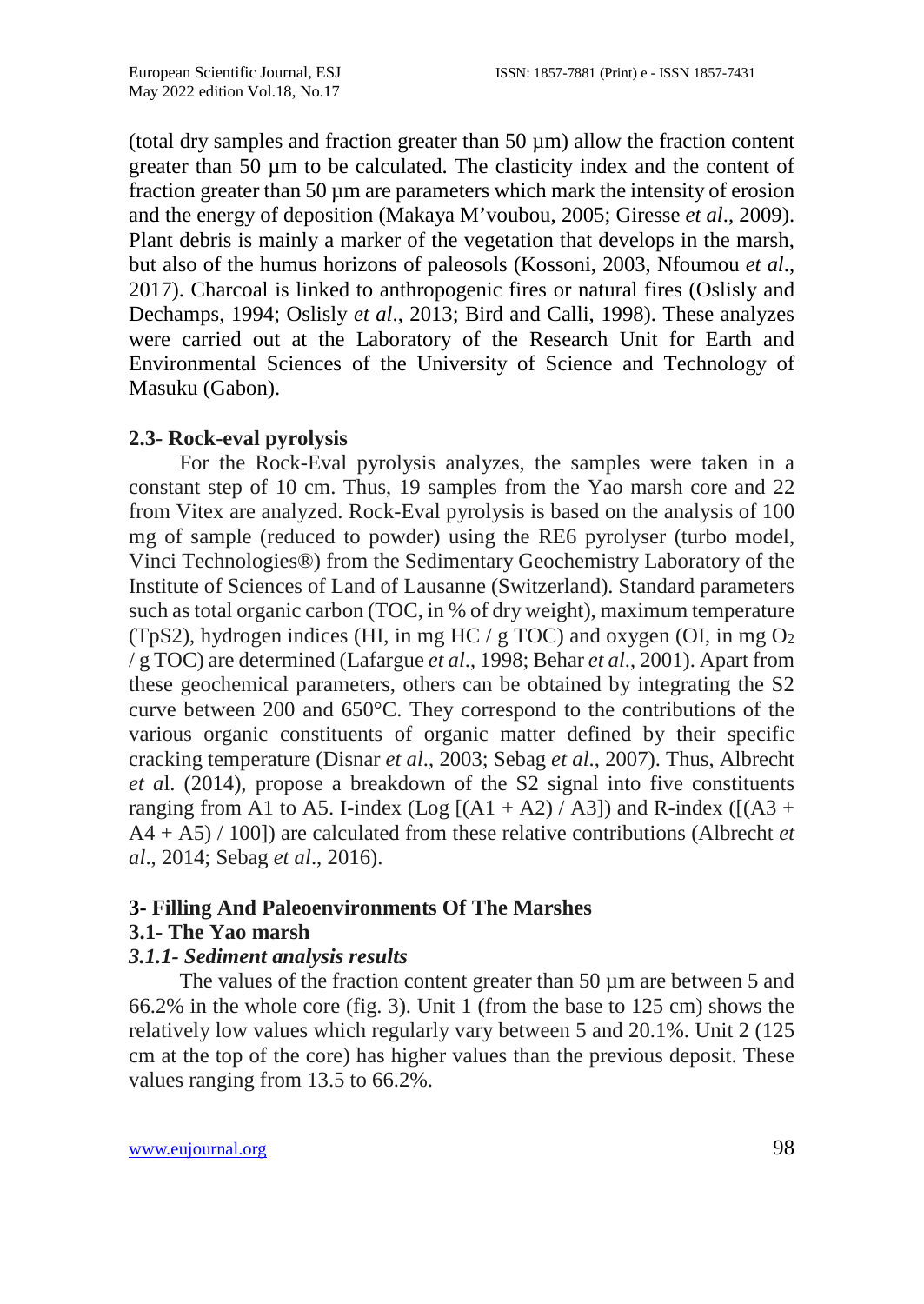The clasticity index is between 0.5 and 5.5 mm along the core. In unit 1, it has low values at the base between 187.5 and 162.5 cm depth (1.1-1.5 mm) except the peak recorded at 177.5 cm depth (2.75 mm). In the following, there is a clear increase in this parameter between 157.5 and 137.5 cm depth (2-5.5 mm) followed by a decrease between 132.5 and 127.5 cm depth (0.9-1, 6 mm). In unit 2 the values of the clasticity index vary very little (between 0.5 and 1.5 mm) and are lower than those of unit 1.

The fraction greater than  $50 \mu m$  essentially contains organic constituents (plant debris and charcoal). Plant debris consisting essentially of remains of roots, stems, leaves, bark is more abundant in unit 2 than in unit 1. The charcoals are present in unit 1 between the base and 157.5 cm, while they are rare in the overlying unit.



Lithology, c) Fraction>50µm, d) Index of Clasticiy, e) Semi-quantitative analysis. The dates to 125 cm (703,6 cal years BP and 190 cm (2042 cal years BP) are deduced from the model age-depth.

#### *3.1.2- Characterization of sedimentary organic matter*

The results of the analysis of the core of the Yao marsh by Rock-Eval pyrolysis are summarized in the diagrams of the figure 4.

In the TOC vs TpS2 diagram we note that unit 1 has the lowest TOC (8.6% on average) and the variable TpS2 ranging from 370 to 462°C. While unit 2 shows the highest TOC (19.4 % on average) with TpS2 between 372 and  $455^{\circ}$ C.

In the HI vs OI diagram, unit 1 shows the variable HI (91.2-218.3 mg HC / g TOC) and the low OI (91.9-118.7 mg CO<sub>2</sub> / g TOC). Unit 2 is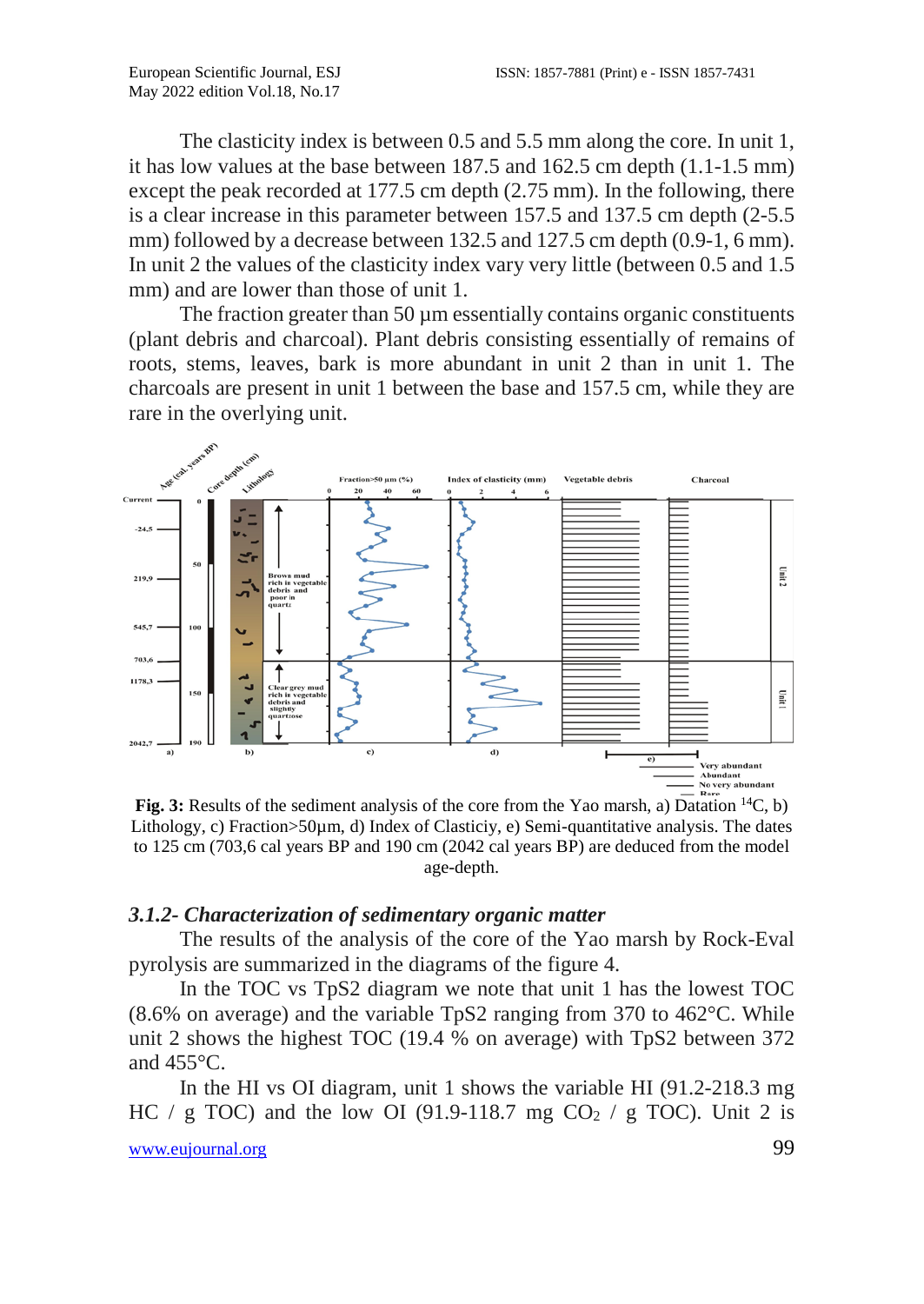characterized by the highest OI (106.3-170.3 mg  $CO<sub>2</sub>$  / g TOC) and HI of the core (212-294.1 mg HC / g TOC). However, it can be seen that the OI values are generally low throughout the core (IO <200 mg  $CO<sub>2</sub>$  / g TOC).

The I-index vs R-Index diagram reveals that unit 1 is dominated by refractory organic matter with the lowest I-indexes (0.023-0.26) and the highest R-indexes (0.52- 0.68). Unit 2 is made up of more labile organic matter with the largest I-indexes (0.25-0.52) and the lowest R-indexes in the deposit (0.31-0.52) except a sample taken at 122.5 cm which has a very low I-index (0.14) and a high R-index (0.59).



**Fig. 4:** Results of the analysis of the core of the Yao marsh by the Rock-Eval pyrolysis. Diagrams- (A) TOC vs TPS2; (B) HI vs OI; (C) I index vs R index.

## *3.1.3 - Interpretation*

The analysis of the results obtained from the study of the core of the Yao marsh leads us to subdivide it into two units parallel to lithology.

Unit 1 ranges from 2042 to 703 cal years BP. It is essentially a mud rich in plant debris and slightly quartzous. The organic fraction is relatively abundant (8.6% TOC on average) and rich in refractory constituents (R-index between 0.52 and 0.68). The Rock-Eval parameters (HI between 91 and 218 mg HC / g TOC and TpS2 between 370 and 462  $\degree$  C) show that this organic matter seems to come from relatively degraded palustrine plants. The low values of IO (between 91 and 118 mg  $CO<sub>2</sub>/g$  COT) indicate that this organic fraction degraded slowly in the oxygen poor waters of the marsh. These results can be explained by the presence of vegetation inside and on the banks of the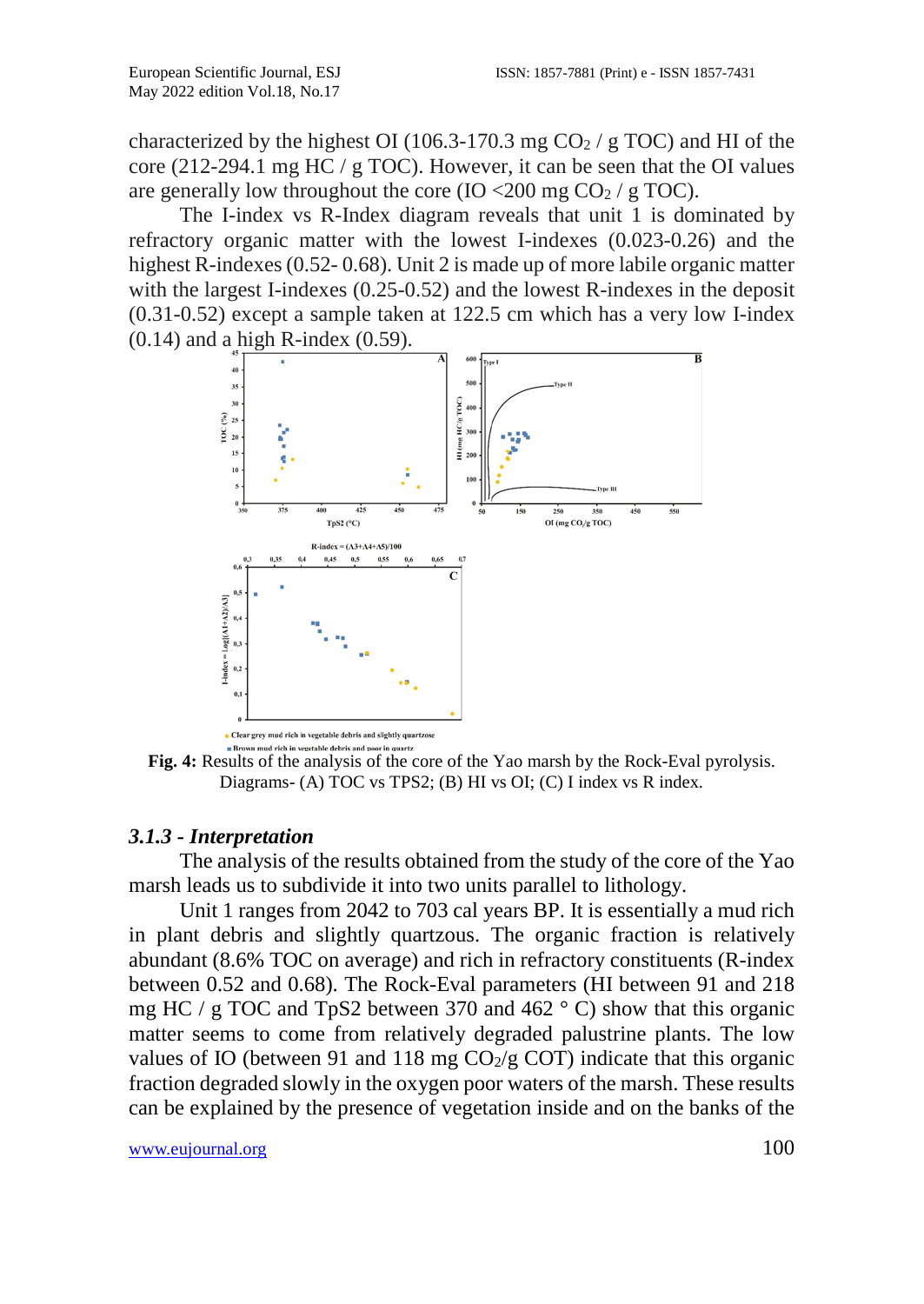marsh as evidenced by the abundance of plant debris. This relatively dense vegetation only partially traps the detrital terrestrial contributions (clay, grains of quartz) resulting from the erosion of the slopes underlined by the high values of clasticity index (between 0,9 et 5,5 mm). This may therefore suggest a relatively open environment around the marsh. The relatively high sedimentation rate observed on the basal part of this unit (between 2003 and 1178 cal years BP) may be related to this erosion. The presence of vegetation inside the marsh is favored by the permanent presence of water in the depression. Indeed this water is also at the origin of the organic matter conservation in the palustrine depression. These results are linked to the occurrence of a humid climate characterised by heavy rain fall on a soil covered with sparse vegetation.The presence of charcoal testifies to the action of fire. This fire (recorded between 2000 and 1000 cal years BP) would help to maintain more or less open vegetation on the slopes of the marsh.

The second unit ranges from 703 cal years BP to the Present. It is very rich in plant debris and poor in quartz grains. The organic fraction is therefore abundant (TOC of 19.4% on average), especially towards the top. This organic fraction is rich in labile constituents and has characteristics similar to nondegraded biological contributions (litter plants) ( $S2a = to 52$  mg HC / g TOC on average). The increase in the organic fraction and the virtual disappearance of the coarse detrital fraction may reflect a densification of the vegetation of the marsh and its banks. This densification of the marsh vegetation is also evidenced by the abundance of plant debris which constitutes almost all of the fraction greater than 50 µm of the deposit. It is the consequence of the permanent presence of water in the depression. This water promotes the conservation of organic matter in the marsh. The marked increase in the sedimentation rate recorded in this part of the core is linked to the production and conservation of this organic matter (plant debris) in the marsh. The disappearance of the coarse detrital fraction of the sediments can also be the result of the weakening of erosion due to the densification of the vegetation of the slopes. Which explains the low clasticity indices. Here, the humid climate recorded since the first deposition phase was maintained.

## **3.2 - The Vitex marsh**

## *3.2.1 - Sediment analysis results*

The fraction greater than 50  $\mu$ m (fig. 5) has a very high value (56.8% at 217.5 cm depth) at the base of the core. In the rest of the core (from 212.5 cm depth on the surface) the values are low and fluctuate between 0.96% (at 82.5 cm depth) and 12.10 % (at 147.5 cm depth) except a 34.4 % peak at 127.5 cm depth.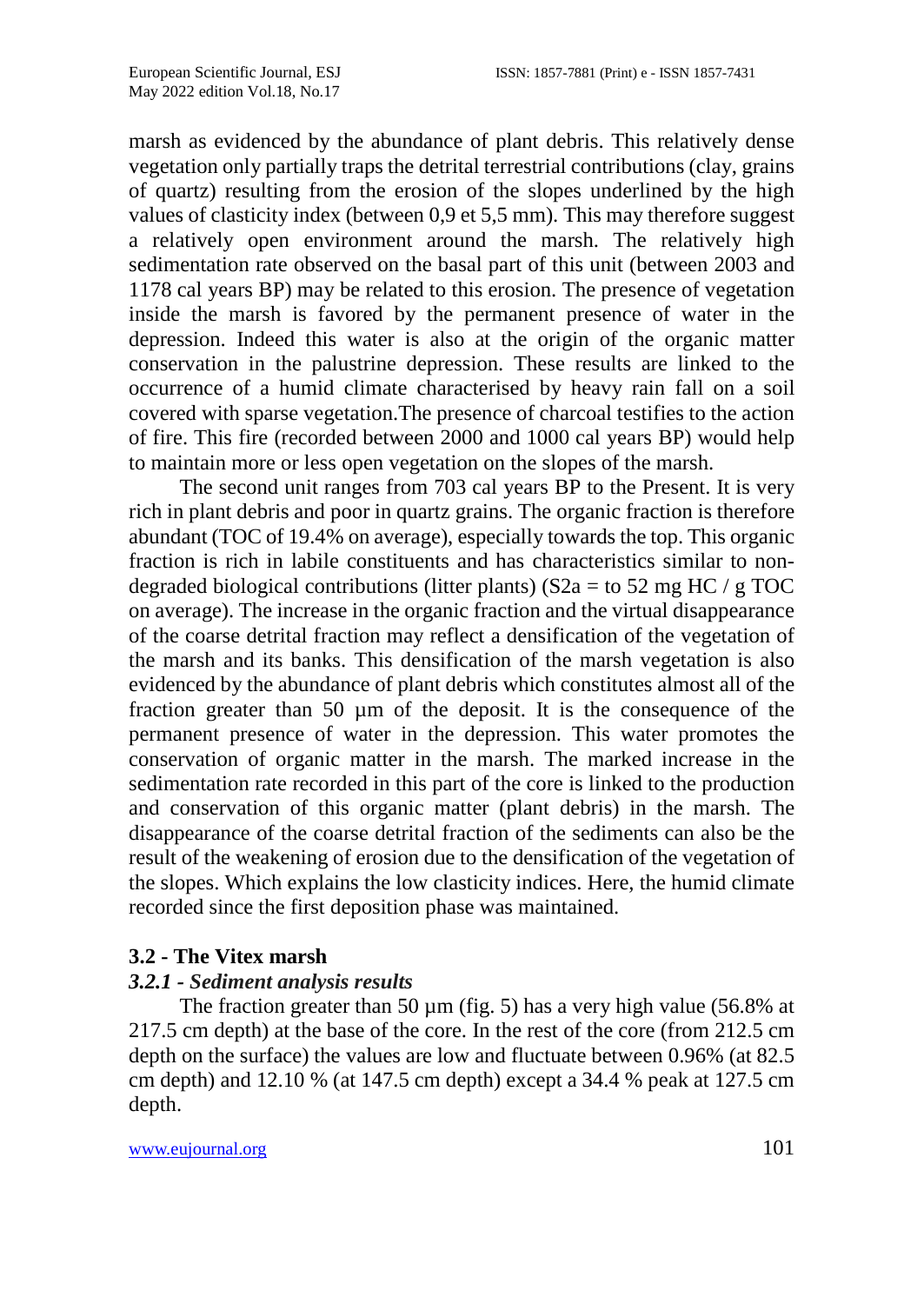The base of the core has a very high value of the clasticity index (5.25 mm at 217.5 cm depth) while the rest of the core (from 212.5 cm depth to the surface) has low values and little variable (between 0.1 and 2.05 mm).

Plant debris is abundant all along the core. However, they are more abundant from 177.5 to 112.5 cm as well as 72.5 cm depth at the surface.



**Fig. 5:** Results of the sediment analysis of the core from the Vitex marsh, a) Datation <sup>14</sup>C, b) Lithology, c) Fraction>50µm, d) Index of Clasticiy, e) Semi-quantitative analysis. The date at 220 cm deph (2216,5 cal years BP) is deduced from the model age-deph.

#### *3.2.2 - Characterization of sedimentary organic matter*

The results of the analysis of the core of the Vitex marsh by Rock-Eval pyrolysis are summarized in the diagrams of the figure 6.

The TOC vs TpS2 diagram (fig. 6) shows that the samples of the Vitex marsh core are characterized by the highly variable TpS2 (363-463  $\degree$  C) and TOC (7.8-64.4%).

The HI vs OI diagram reveals that the samples of the core of the Vitex marsh are characterized by the OI (72-127 mg  $CO<sub>2</sub>$  / g TOC) and the HI (76-151 mg HC / g TOC) overall weak.

The I-index vs R-index diagram shows that the set of samples from the Vitex marsh core has the values of I-index (between -0.00208 and 0.34) and R-index (0.45-0.67) quite variable.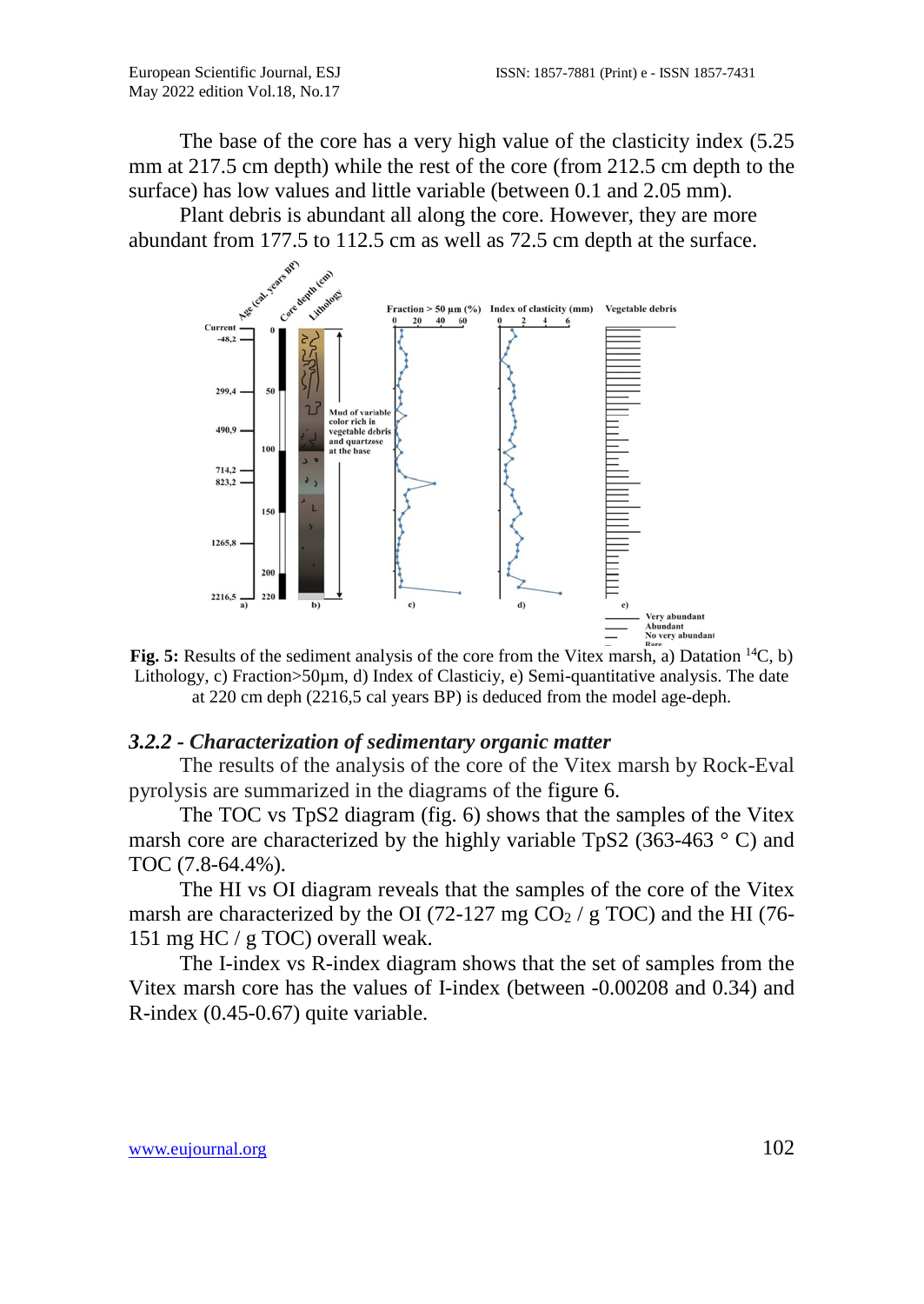

**Fig. 6:** Results of the Vitex marsh core analysis by Rock Eval pyrolysis. Diagrams- (A) TOC vs TPS2; (B) HI vs OI; (C) I index vs R index.

#### *3.2.3- Interpretation*

The sediments accumulation of the Vitex marsh studied was formed during last 2216 cal years BP. This deposit is rich in plant debris and quartz particles at the base. The quartz section (between 2216 and 2142 cal years BP), although not very thick, shows a fraction greater than 50  $\mu$ m and a clasticity index very high compared to those of the rest of the sedimentary record. These results reflect not only significant hydrodynamics in the basin, but also incisive erosion of the slopes. This erosion shows that sparse vegetation covered the marsh and its slopes. The relatively abundant organic fraction (TOC = 7.8%) is quite rich in refractory constituents (R-index = 0.5). The Rock-Eval parameters of this fraction (HI = 113 mg HC / g TOC, OI = 127 mg  $CO_2 / g$  TOC) indicate a degraded palustrine contribution (degraded plant debris). All this information implies that this quartz level deposited between 2216 and 2142 cal years BP contains sediments which come from the erosion of the slopes (quartz grains) and the vegetation of the marsh. This still sparse vegetation does not trap the quartz flows from the erosion of the slopes.

The following filling deposit (from 2142 cal years BP to the present) shows particularly low values of the fraction greater than 50 µm and the clasticity index. Consequently, the mineral fraction consists essentially of particles lower than 50 µm (pelites). These results reflect a decrease in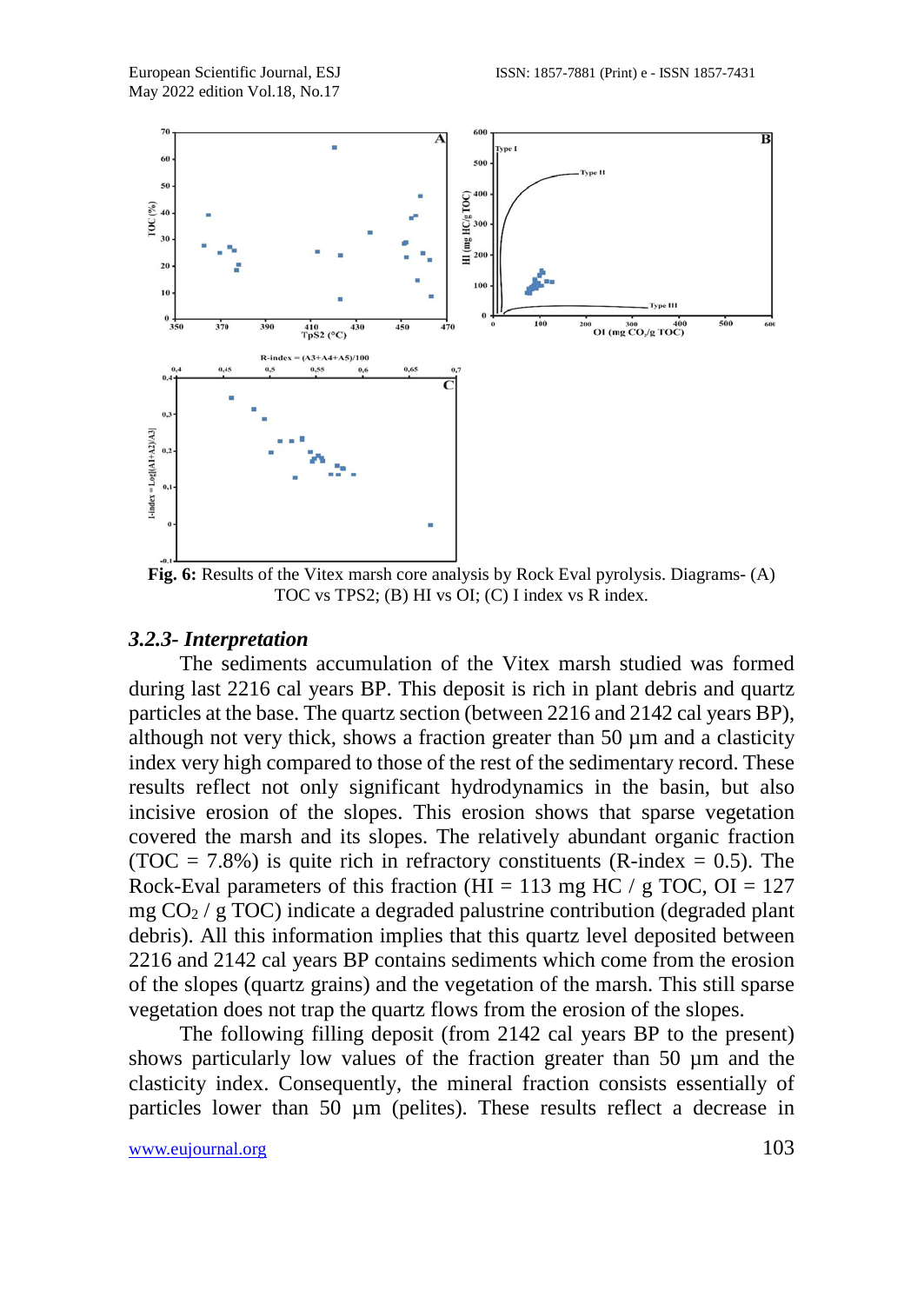hydrodynamic in the marsh. The organic fraction is very abundant there (TOC  $= 27.8\%$  on average) and relatively rich in refractory constituents (R-index> 0.45). The Rock-Eval parameters are similar to those of more or less degraded biological inputs (plant debris). These results may be linked to the proliferation of marsh vegetation which obstructs the arrival of coarse particles from the slopes and banks of the marsh. This vegetation is a sign of the permanent presence of water in the depression. The increase in the sedimentation rate in this sedimentary deposit is linked to the increase in the production of organic matter in the marsh as well as to its conservation. The abundance of organic production leads us to believe that the filling of the Vitex marsh took place during a humid climatic period characterized by regular rain.

## **3.3- Functioning of the Lopé marshes**

## *3.3.1- Comparison of the sedimentological and geochemical data of the cores of the Yao, Vitex and Lopé 2 marshes*

Among the sedimentary cores collected in the Lopé marshes, that of the Lopé 2 marsh has recorded the longest paleoenvironmental history (fig.7) (Nfoumou Obame *et al.,* 2017, Bremond *et al.,* 2021). The base of this core (period prior to 2320 cal year BP) is a soil formation containing sand, clay but very little organic matter . This soil is topped by coarse detrital sediments. This first part of the Lopé 2 marsh sediment record is unlike any part in the Yao and Vitex marsh sedimentary records.

On the sedimentary record of the Lopé 2 marsh, between 2320 and 2034 cal years BP, the sediments are very rich in quartz,and poor in organic matter. This composition is close to that of the base of the sedimentary record of the Vitex marsh (between 2216 and 2142 cal years BP). The Yao marsh core does not contain sediments very rich in quartz.

In the upper part of the sedimentary archive of Lopé 2 marsh (from 2034 cal years BP to current), there is a gradual decrease in the quantity of quartz, which goes until it almost disappears. Organic matter increases at the top of core . This evolution in composition of the sediments of the Lopé 2 marsh is akin to those of the top part of the Vitex Marsh core (from 2142 cal years BP to current) and to the whole marsh core of the Marsh core Yao.

## *3.3.2- Discussion*

The sedimentological and geochemical examination of the sedimentary core of the Yao, Vitex and Lopé 2 marshes leads to subdivide their palaeoenvironmental history into two episodes (fig. 7).

The first episode corresponds to a period when the marshes are flooded only seasonally (Nfoumou Obame *et al.,* 2017). A hydromorphic soil consisting of clay, sand and highly degraded organic matter is then formed in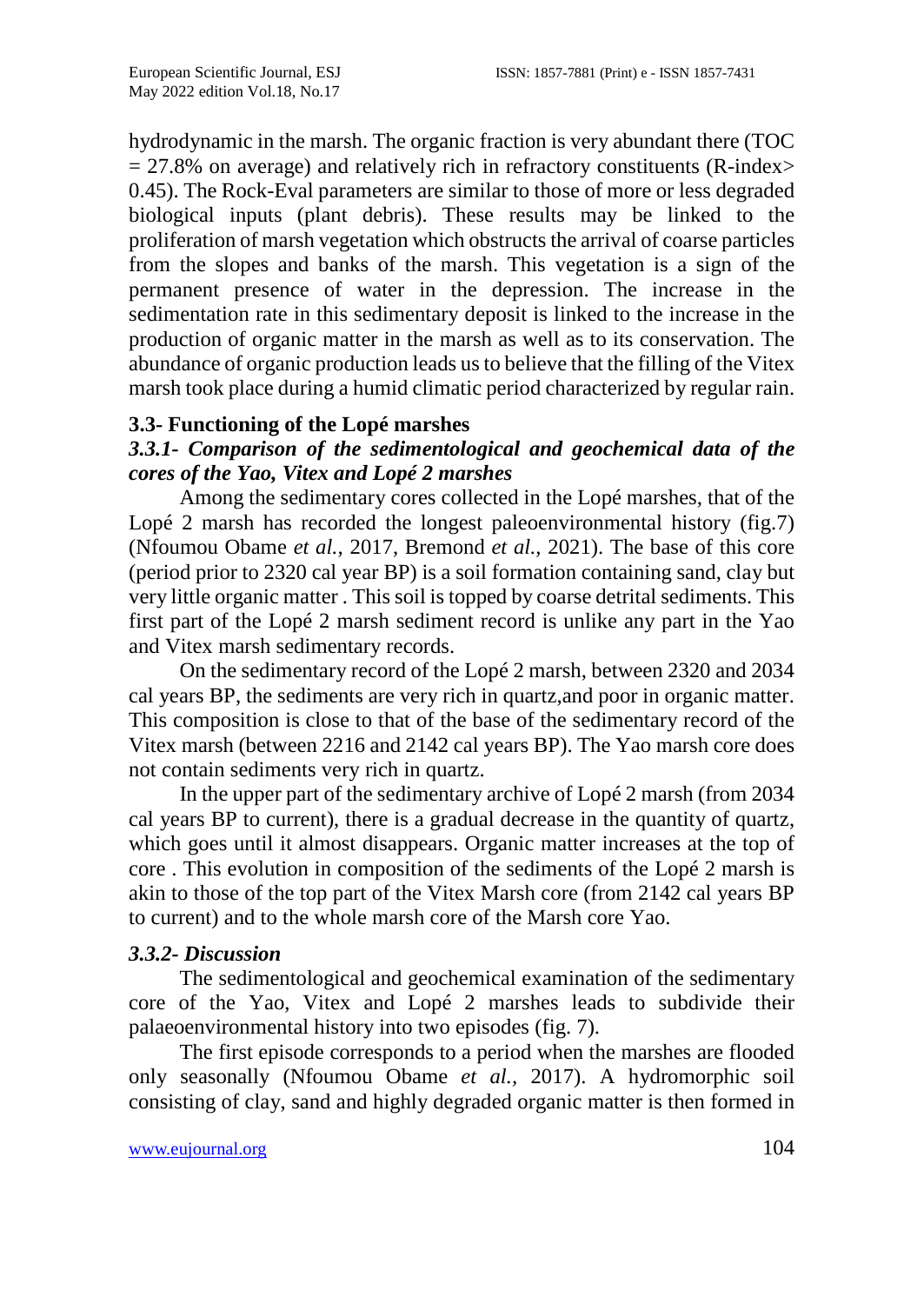the depression. This soil is surmounted by coarse detrital sediments from the incisive erosion of the slopes. Vegetation around and inside the marshes is sparse. This first episode is only highlighted in Lopé 2 marsh before 2320 cal years BP. The coarse detrital sediments on top of the hydromorphic soil corresponds to a weakly humid climatic phase, characterized by rare and intense rains, as was the case at Lake Maridor between 3500 and 2190 years BP. This relatively dry climate can be associated with the climatic deterioration recognized in Atlantic Central Africa between 2500 and 2000 years BP.

**Fig. 7:** Lithological and geochemical comparisons of sedimentary records from Lopé 2, Yao and Vitex marshes.



The second episode is visible in all the marshes studied. It is that of the active filling of the palustrine depressions. This filling is effective in the Lopé 2 marsh from 2320 cal years BP (Nfoumou Obame *et al.,* 2017) and in the Yao and Vitex marshes respectively from 2000 and 2200 cal years BP. Filling begins with the accumulation of coarse detrital deposits (quartz grains) resulting from the erosion of slopes still covered with sparse vegetation. These coarse deposits are more marked in the sedimentary records of the Lopé 2 (between 2320 and 2034 cal years BP) and Vitex marshes (between 2216 et 2142 cal years BP).

[www.eujournal.org](http://www.eujournal.org/) 105 Subsequently, the sediments that fill the marshes are increasingly enriched with organic matter and depleted in quartz. Indeed, the permanent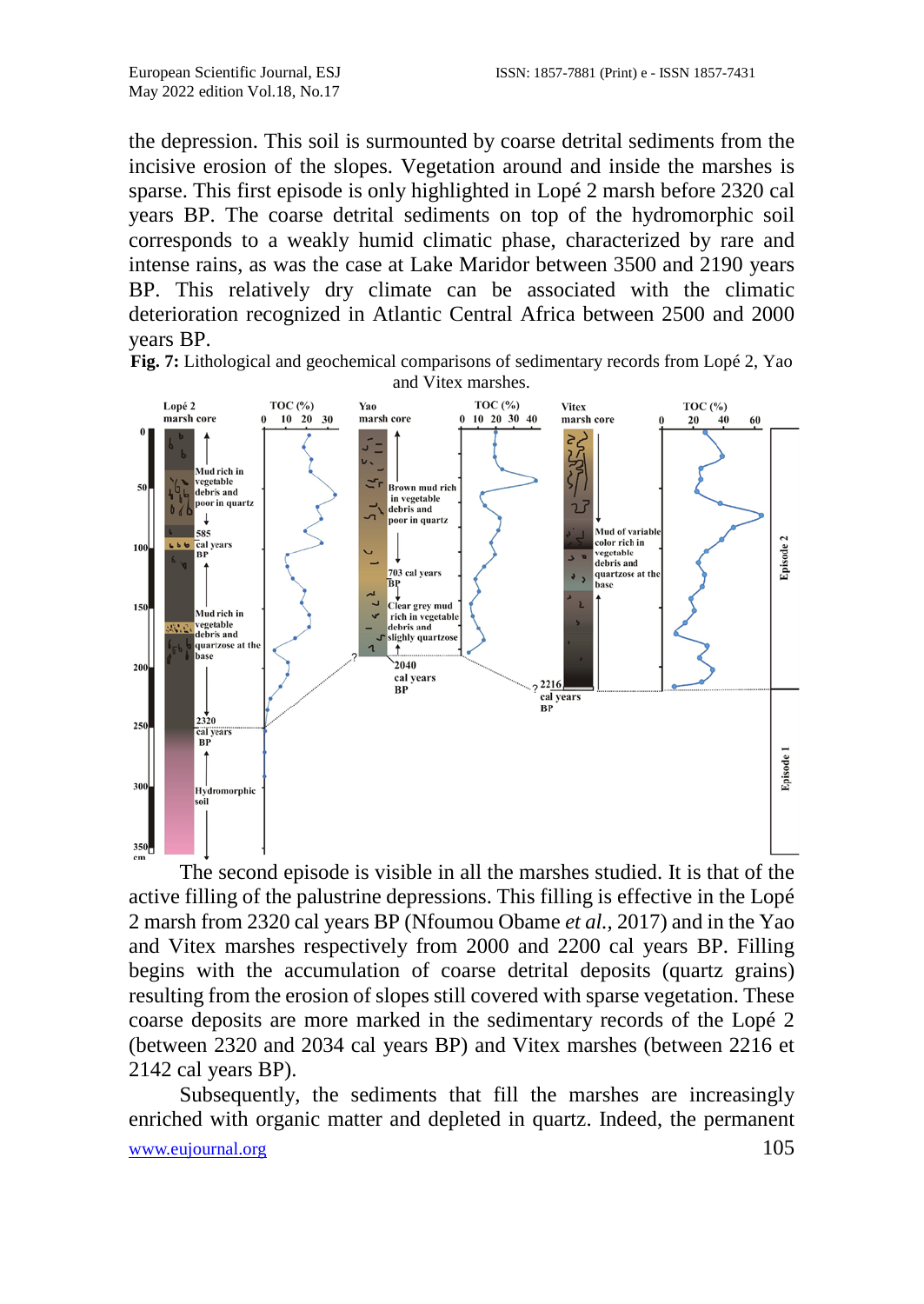presence of water in depressions will promote the development of plants around and inside marshes. This palustrine vegetation composed of hygrophilic plants constitutes a filter to the coarse detritic matter flow coming from the slopes. This favors the deposit of fine sediments (clay) accompanied by the debris of hygrophilic plants. A relative densification of the vegetation on the slopes may also have reduced the intensity of erosion. However at the Yao marsh a small erosive phase which is not visible at the Lopé 2 and Vitex marshes is recorded between 1400 and 1000 cal years BP. It could have been caused by a local event.

The main driving force behind the active and synchronous filling of the Lopé marshes was the permanent watering of these marshes. This permanent presence of water could be associated with the establishment of a humid climate characterized by fine and regular rains which affected all the marshes. The establishment of this humid climate at the origin of the filling of the Lopé marshes is contemporaneous with the return of the humid conditions recorded in several lakes in Central Africa. Indeed, at lake Barombi Mbo, this humid climate is recorded from 2000 years BP (Lebamba *et al.,* 2012) and at lake Maridor at 2190 years BP (Giresse *et al.,* 2009).

#### **Conclusion**

The analysis of the sedimentary records of the Yao and Vitex marshes has made it possible to know the functioning of the marshes of the Lopé National Park. The history of the filling of these depressions has taken place in two major episodes.

The first episode is only visible on the Lopé 2 marsh core. This episode corresponds to a period when the depressions are flooded only during the rainy seasons and exposed the rest of the year. In the depression, the hydromorphic soils are topped by sediments very rich in quartz.

The second episode is recorded in all the sites (Lopé 2, Yao and Vitex). It is that of the active and synchronous filling of marshes between 2300 and 2000 cal years BP. The depressions first fill with coarse detrital sediments from erosion of the slopes. These sediments are relatively poor in organic matter. These coarse sediments are subsequently succeeded by fine sediments which are increasingly rich in organic matter. The increase in the amount of organic matter in these sediments is due to the densification of the vegetation of the marsh and its slopes.

The filling of these marshes is made during a humid climate which permanently floods the depressions. This humid climatic phase highlighted in these Lopé marshes affected the whole region.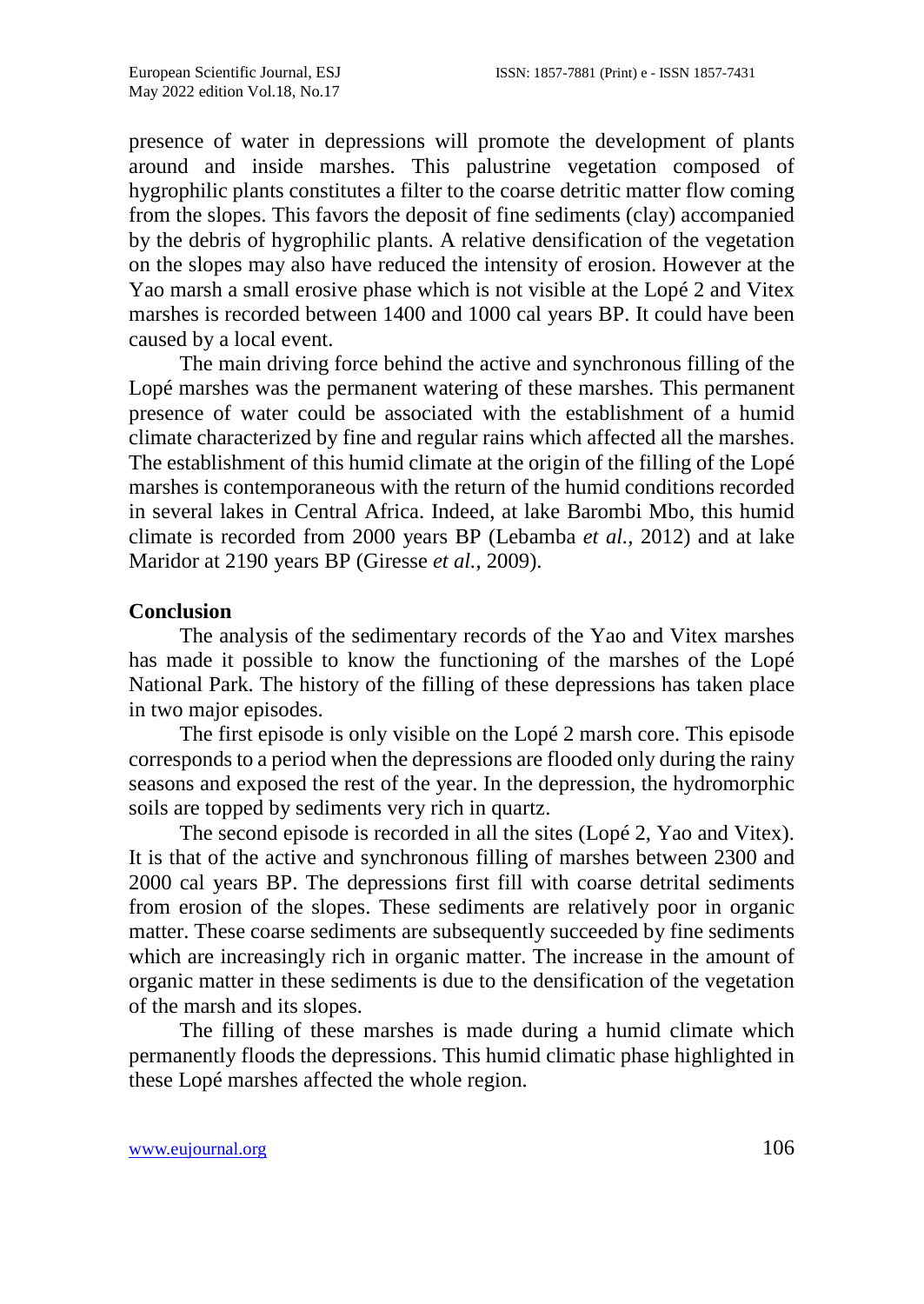## **Acknowledgments**

We would like to thank all the researchers and students of the Palaeoenvironment-Paleoecology workshop of the 2013 edition of the Ecotrop Field School in Tropical Ecology (www.ecotrop.com) for collecting the studied sediment records. We also thank the Research Unit for Earth and Environmental Sciences of the University of Science and Technology of Masuku (Gabon) for the funding which enabled us to carry out all the analyzes.

## **References:**

- 1. Albrecht, R., Sebag, D. & Verrecchia, E.P. (2014). *Organic matter decomposition: bridging the gap between Rock Eval pyrolysis and chemical characterization (CPMAS 13C NMR).* Biogeochemistry, 112: 101-111.
- 2. Behar, F., Beaumont, V. & De B. Penteado, H.L. (2001). *Rock-Eval 6 technology: performances and developments*. Oil & Gas Science and Technology 56 (2), 111–134.
- 3. Bertaux, J., Schwartz, D., Vincens, A., Siffedine, A., Elenga, H., Mansour, M., Mariotti, A., Fournier, M., Martin, L., Wirrmann, D. & Servant, M. (2000). *Enregistrement de la phase sèche d'Afrique Centrale vers 3000 ans BP par spectrométrie IR dans les lacs Sinnda et Kitina (Sud-Congo)*. In Dynamique à long terme des écosystèmes forestiers intertropicaux, Eds Michel Servant et Simone servant – Vildary. UNESCO, Paris : 43-49.
- 4. Bird, M. & Cali, J.A. (1998). *A million-year record of fire in sub-Saharan Africa.* Nature 394 (6695), 767.
- 5. Blaauw, M. & Christen, J.A. (2011). *Flexible paleoclimate age-depth models using an autoregressive gamma process*. Bayesian Analysis 6 (3), 457-474.
- 6. Bremond, L., Oslisly, R., Sebag, D., Bentaleb, I., Favier, C., Henga-Botsikabobe, K., Makaya Mvoubou, Ngomanda, A. & Geoffroy de Saulieu, Ecotrop Team (2021). *Establishment and functioning of the savanna marshes of the Lopé National Park in Gabon since the termination of the African humid period and the arrival of humans 2500years ago*. The Holocene https://doi.org/10.1177/09596836211003230.
- 7. Chevallier L., Makanga J.F. & Thomas R.J. (2002). *Notice explicative de la carte géologique de la république Gabonaise au 1/1000000.*  Direction Générale des Mines et de la Géologie du Gabon, 195 p.
- 8. Disnar, J.R., Guillet, B., Keravis, D., Di-Giovanni, C. & Sebag, D. (2003). *Soil organic matter (SOM) characterization by rock-Eval*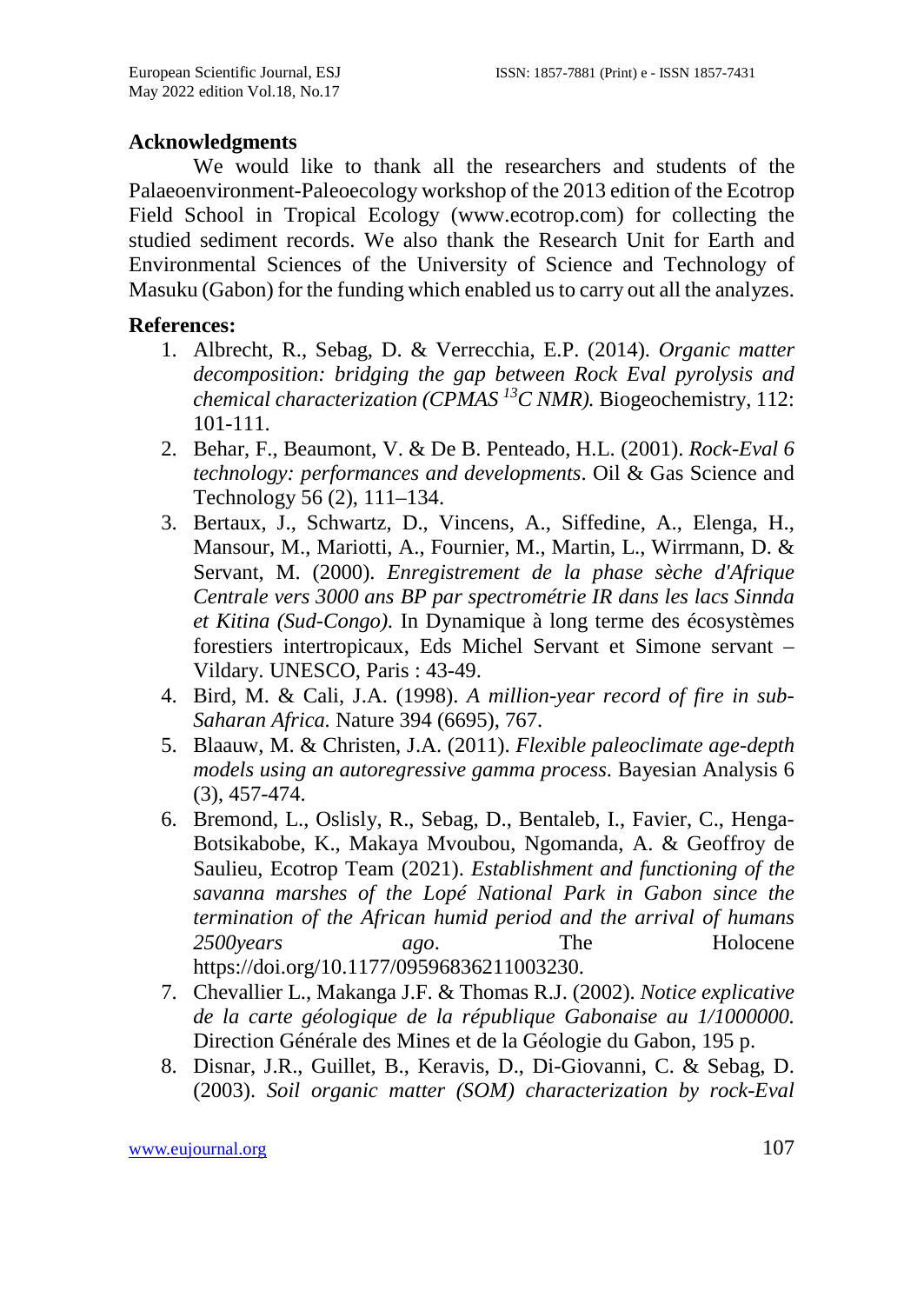*pyrolysis: scope and limitations.* Organic Geochemisty 34 (3), 327– 343.

- 9. Elenga, H., Schwartz, D., Vincens, A., Bertaux, J., de Namur, C., Martin, L. & Servant, M. (1996). *Diagramme pollinique holocène du lac Kitina (Congo): mise en évidence de changements paléobotaniques et paléoclimatiques dans le massif forestier du Mayombe.* Comptes Rendus de l'Académie des Sciences, Série 2a: Sciences de la Terre et des Planètes 323, 403 – 410.
- 10. Giresse, P., Makaya Mvoubou, Maley, J. & Ngomanda, A. (2009). *Late-Holocene equatorial environments inferred from deposition process, carbone isotopes of organic matter, and pollen in tree shallow lakes of Gabon, west-central Africa.* Journal of Paleolimnology, 41(2): 369-392.
- 11. Giresse, P., Maley, J. & Chepstow-Lusty, A. (2020). *Understanding the 2500 yr BP rainforest crisis in Westand Central Africain the framework of the Late Holocene: Pluridisciplinary analysis and multiarchivereconstruction.* Global and Planetary Change. https://doi.org/10.1016/j.gloplacha.2020.103257.
- 12. Kossoni, A. (2003). *Processus sédimentaires du lac Ossa (Dizangué, sud-ouest Cameroun) et évolution paléoclimatique holocène depuis 9000 ans BP.* Thèse de Doctorat, Université de Perpignan : 221 p.
- 13. Lafargue, E., Marquis, F. Pillot, D. (1998). *Rock-Eval 6 applications in hydrocarbon exploration, production, and soil contamination studies*. Oil and Gas Science and Technology - Revue de l'Institut Français du Pétrole 53(4): 421-437.
- 14. Lebamba, J., Vincens, A. & Maley, J. (2012). *Pollen, vegetation change and climate at Lake Barombi Mbo (Cameroon) during the last ca. 33,000 cal yr BP: a numerical approach.* Climate of the Past, 8: 59-78.
- 15. Makaya M'voubou (2005). *Les paléoenvironnements sédimentaires fini-holocènes de trois lacs du Gabon (Kamalété, Nguène et Maridor). Etudes sédimentologiques et biochimiques.* Thèse de Doctorat, Université de Perpignan, France, 249 p.
- 16. Maley, J. (2001). *La destruction catastrophique des forêts d'Afrique centrale survenue il y a environ 2500 ans exerce encore une influence majeure sur la répartition actuelle des formations végétales.* In Plant systematics and phytogeography for the understanding of African biodiversity, Eds Robbrecht E., Degreef J. and Friis I. Systematic and Geography of Plants, Meise, 71: p.777-796.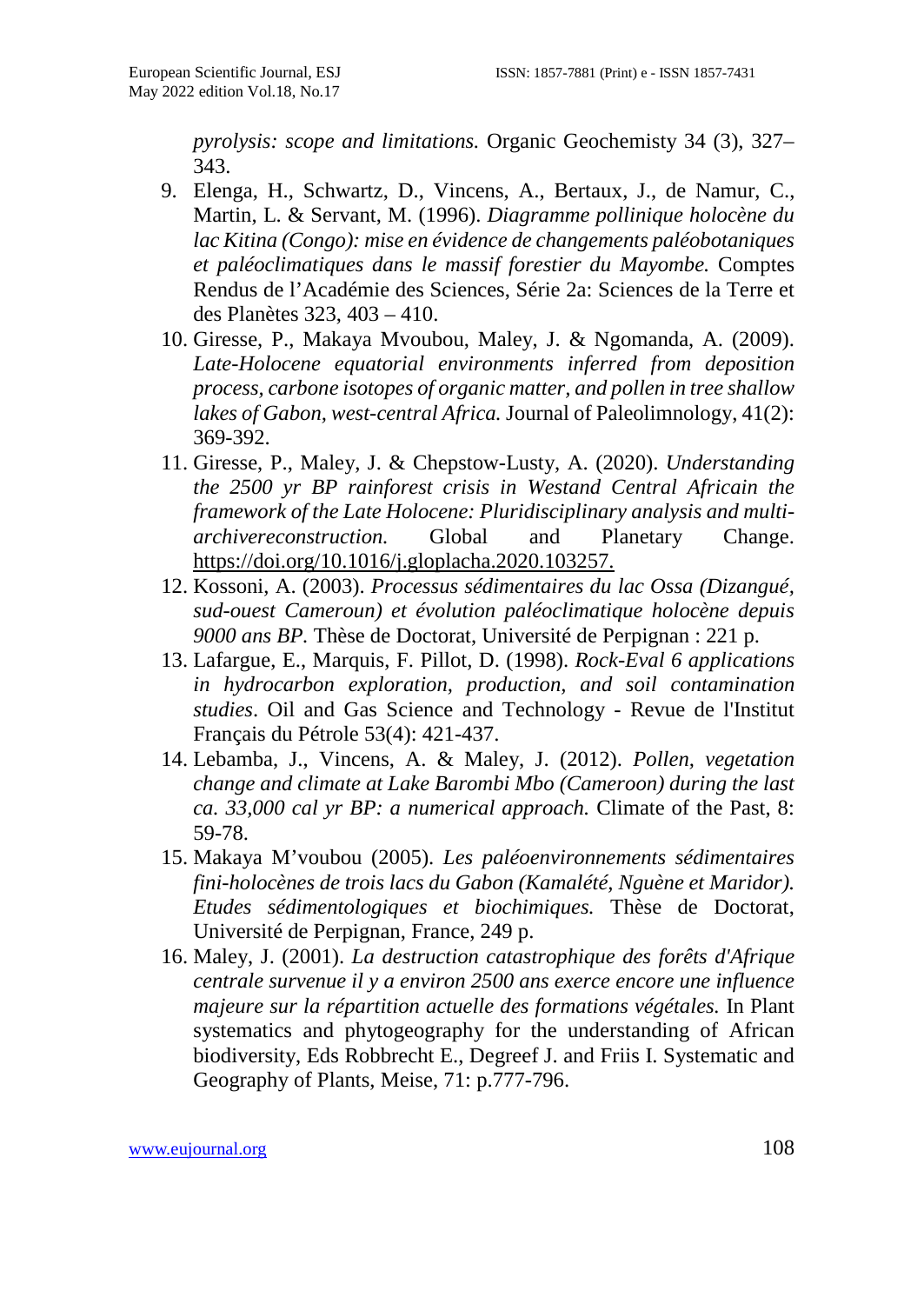- 17. Maley, J. & Brenac, P. (1998). *Vegetation dynamics, Palaeoenvironments and Climatic changes in the forests of West Cameroon during the last 28,000 years BP.* Review of Palaeobotany and Palynology, 99: 157-187.
- 18. Maley, J. & Chepstow-Lusty, A. (2001). *Elaeis guineensis Jacq. (oil palm) fluctuation sin central Africa during the late Holocene: climate or human driving forces for this pioneering species?* Vegetation History and Archaeobotany 10, 117–120.
- 19. Malounguila-Nganga, D., Giresse, P., Boussafir, M. & Miyouna, T. (2017). *Late Holocene swampy forest of Loango Bay (Congo). Sedimentary environments and organic matter deposition.* Journal of African Earth Sciences, dio: 10.1016/j.jafrearsci.2017.05.022.
- 20. Nfoumou Obame, V., Makaya M'voubou, Sebag, D., Oslisly, R., Bremond, L., Mbina Mounguengui, M. & Giresse, P. (2017). *Le rôle de l'évolution des paysages holocènes dans le comblement des basfonds du Parc national de la Lopé, moyenne vallée de l'Ogooué au Gabon.* Bois et forêts des tropiques, n°333: 67-77.
- 21. Ngomanda, A., Chepstow-Lusty, A., Makaya Mvoubou, Schevin, P., Maley, J., Fontugne, M., Oslisly, R. & Rabenkogo, N. (2005). *Vegetation changes during the past 1300 years in wester equatorial Africa : A high resolution pollen record from Lake Kamalete, Lope Reserve, Central Gabon.* The Holocene, 15(7): 1021-1031.
- 22. Oslisly R., (2001). *The history of human settlement in the middle Ogooué valley (Gabon)*. In Weber W., White L., Vedder A., Naughtontreves L., eds., African rain forest ecology and preservation, Yale University Press, New Haven CT, London, p. 101-118.
- 23. Oslisly, R. & Dechamps, R. (1994*). Découverte d'une zone d'incendie dans la forêt ombrophile du Gabon ca 1500 BP: essai d'explication anthropique et implications paléoclimatiques*. Comptes rendus de l'Académie des Sciences de Paris, 318(2): 555-560.
- 24. Oslisly, R., White, L., Bentaleb, I., Favier, C., Fontugne, M., Gillet, J.F. & Sebag, D. (2013). *Climatic and cultural changes in the west Congo Basin forests over the past 5000 years.* Philosophical Transactions of The Royal Society of London. Series B 368: 20120304.
- 25. Palla, F., Picard, N., Abernethy, K.A., Ukizintambara, T., White, E.C., Riéra, B., Rudan, J.P., White, L. (2011). *Structural and floristic typology of the forests in the forest-savanna mosaic of the Lopé National Park, Gabon.* Plant Ecology and Evolution, 144, p. 255-266.